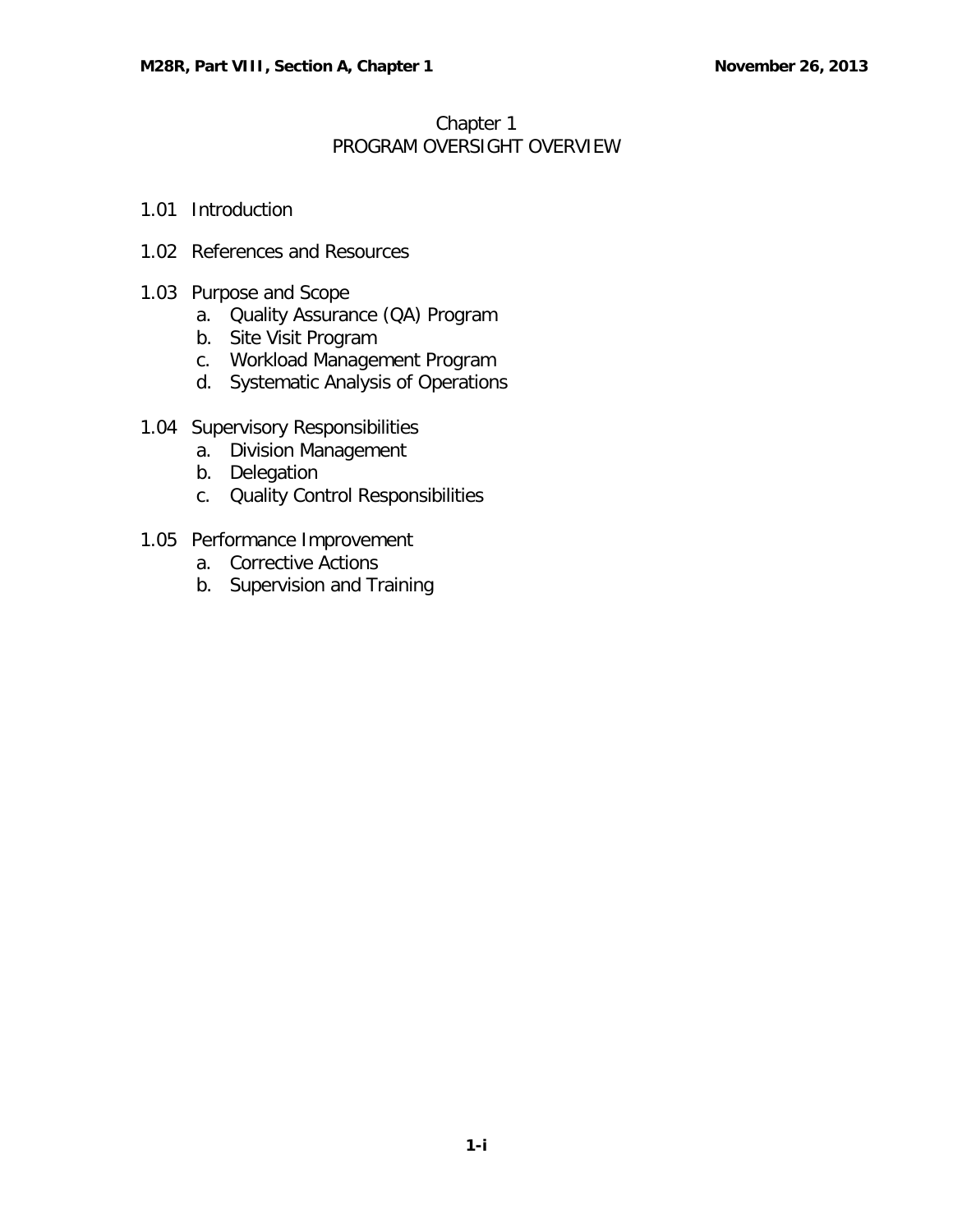## Chapter 1 PROGRAM OVERSIGHT OVERVIEW

## <span id="page-1-0"></span>1.01 Introduction

This chapter outlines the principles, procedures and criteria for implementing Vocational Rehabilitation and Employment (VR&E) program oversight. Oversight activities are conducted at both national and local levels. Effective control of VR&E activities is necessary to ensure the maximum level of quality in its program operations. This chapter provides the framework for achieving this control, as well as statutory and regulatory guidance.

<span id="page-1-1"></span>1.02 References and Resources

| Laws: | Public Law 106-117, The Veterans Millennium Health Care<br>and Benefits Act<br>38 United States Code (U.S.C.) 3118<br>38 U.S.C. 3697 |
|-------|--------------------------------------------------------------------------------------------------------------------------------------|
|       | Regulations: 38 Code of Federal Regulations (CFR) 21.60                                                                              |
|       | 38 CFR 21.62                                                                                                                         |
|       | 38 CFR 21.196                                                                                                                        |
|       | 38 CFR 21.198                                                                                                                        |
|       | 38 CFR 21.222                                                                                                                        |
|       | 38 CFR 21.283                                                                                                                        |
|       | 38 CFR 21.380                                                                                                                        |
|       | 38 CFR 21.382                                                                                                                        |
|       | 38 CFR 21.412                                                                                                                        |
|       | 38 CFR 21.414                                                                                                                        |
|       | 38 CFR 21.420                                                                                                                        |

<span id="page-1-2"></span>1.03 Purpose and Scope

VR&E program oversight utilizes different methods to ensure that performance evaluation for each office is conducted consistently and that data are valid and reliable. Methodology and outcomes for the following oversight activities are detailed in specific chapters of M28R, Part VIII:

<span id="page-1-3"></span>a. Quality Assurance (QA) Program

The QA program conducts Systematic Technical Accuracy Reviews (STAR) of quality of work by reviewing individual Counseling/Evaluation/Rehabilitation (CER) folders. The reviews are conducted at two levels.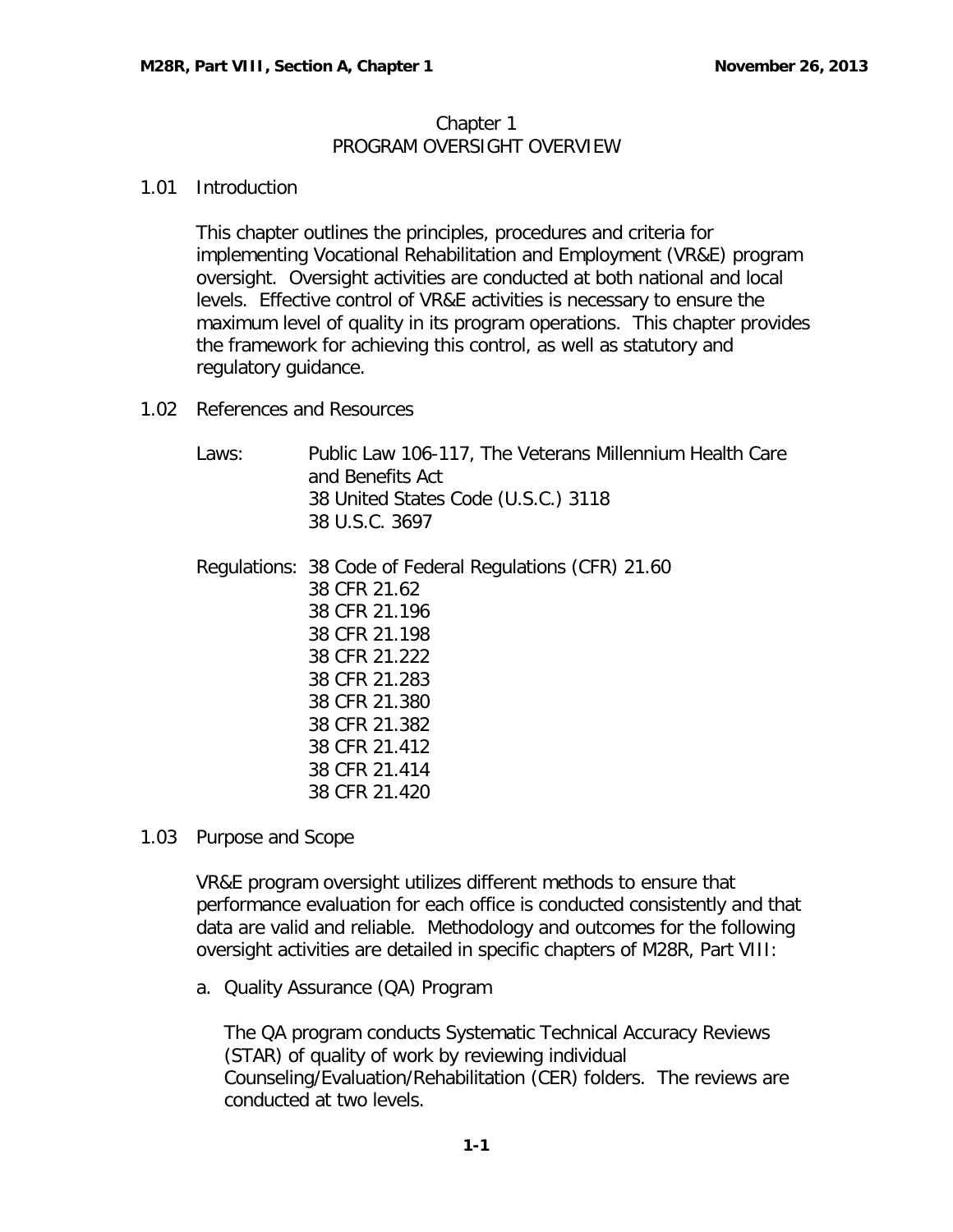1. National QA Reviews

The members of the STAR Team conduct case reviews of all Regional Offices (RO) on a monthly basis during each fiscal year. This team is comprised of VR&E Service staff members. STAR results are used to populate the accuracy scores counted towards the performance of the ROs. The results are communicated individually in a standard written format to each office and are also posted on the QA website.

2. Local QA Reviews

The VR&E Officer (VREO), or his/her designee, conducts case reviews of individual VR&E offices. The reviews are conducted on a monthly basis. The results of the local reviews are used to evaluate the performance of individual case managers and identify actions needed to improve the quality of work. The STAR Team is responsible for the administration and oversight of these reviews.

See M28R, Part VIII, Section A, Chapter 2 for additional information on the QA Program.

<span id="page-2-0"></span>b. Site Visit Program

The STAR Team conducts this activity by visiting individual ROs and reviewing their program operations and interviewing staff members. Results of the site visits are communicated in a standard written format and through a management briefing following the completed survey.

See M28R, Part VIII, Section A, Chapter 3 for additional information on the Site Visit Program.

<span id="page-2-1"></span>c. Workload Management Program

Each VR&E office implements this program by developing a Workload Management Plan (WMP) annually. The WMP assesses an office's overall performance in program operations and quality of services. It assists the VREO in identifying strengths and weaknesses in processes, and in developing specific strategy to correct any identified deficiency. Results of this activity are presented in a standard written report that is submitted to the RO Director. The STAR Team reviews this report during the site visit.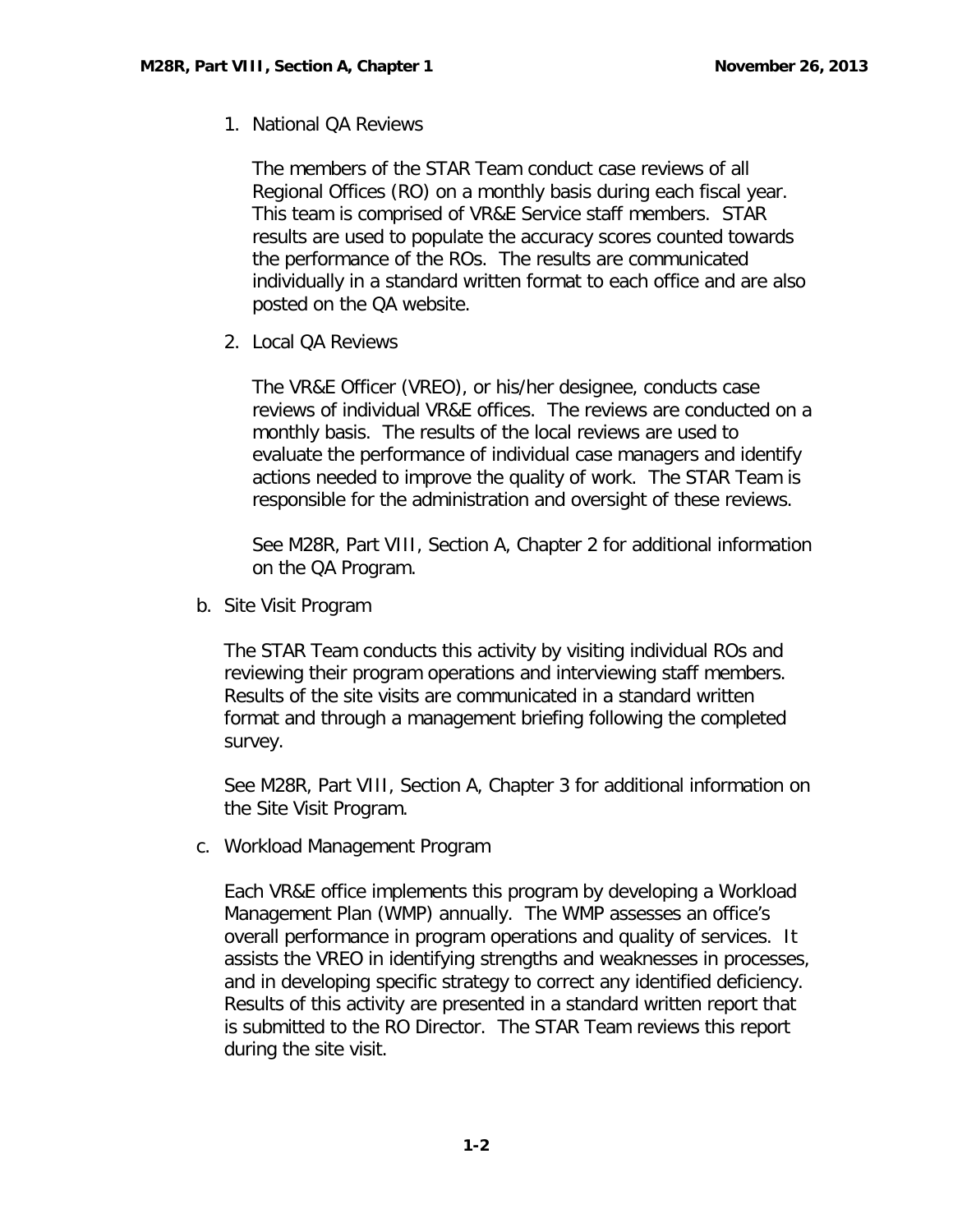See M28R, Part VIII, Section A, Chapter 4 for additional information on the Workload Management Program.

<span id="page-3-0"></span>d. Systematic Analysis of Operations

Each VR&E office conducts this activity annually by using a Systematic Analysis of Operations (SAO) that pertains specifically to each critical element of the Chapter 31 Program. These critical elements include, but are not limited to, the following:

- Chapter 31 Vocational Rehabilitation
- Debt Avoidance and Fiscal Control
- Staff and Office Management
- Other Program Areas

Results of this activity are presented in a standard written SAO report that is submitted to the RO Director. The STAR Team reviews this report during the site visit.

While the SAO is divided into four major elements, the VR&E Officer has the option to conduct analyses into smaller sections according to the office's needs. Similarly, frequency of SAO reporting is not limited to once a year. The VR&E Officer may opt to conduct more frequent systematic analyses as necessary to resolve identified problems or areas of concern.

See M28R, Part VIII, Section A, Chapter 5 for additional information on the SAO Program.

- <span id="page-3-2"></span><span id="page-3-1"></span>1.04 Supervisory Responsibilities
	- a. Division Management

The VREO is responsible for assessment of quality and management control within his/her division.

<span id="page-3-3"></span>b. Delegation

The VREO may delegate the task of quality reviews that is consistent with the division and Regional Office (RO) policy.